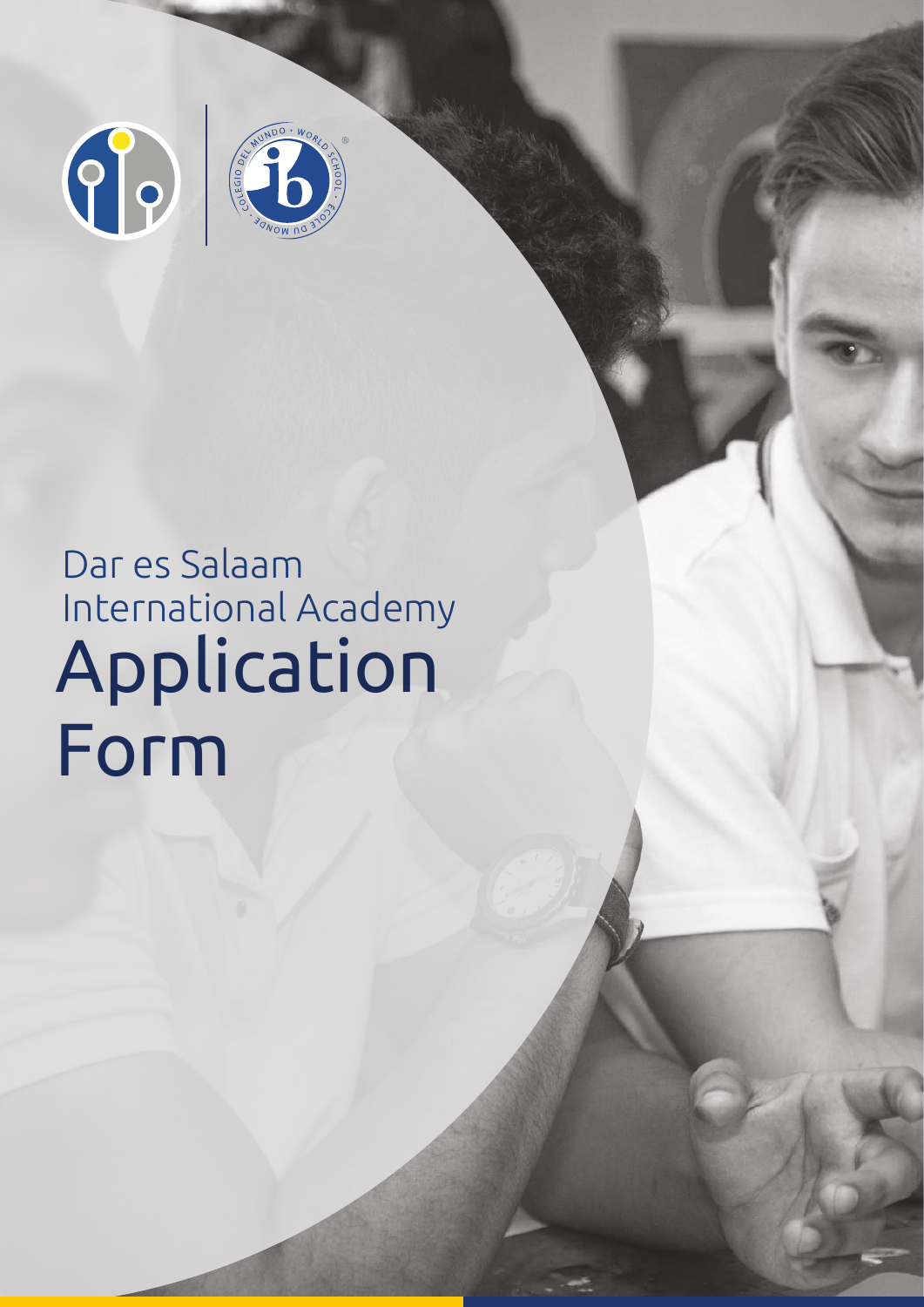

# Mission Statement

Dar es Salaam International Academy aims to develop internationally minded lifelong learners through a wellbalanced, holistic curriculum and a partnership between school, home and community.

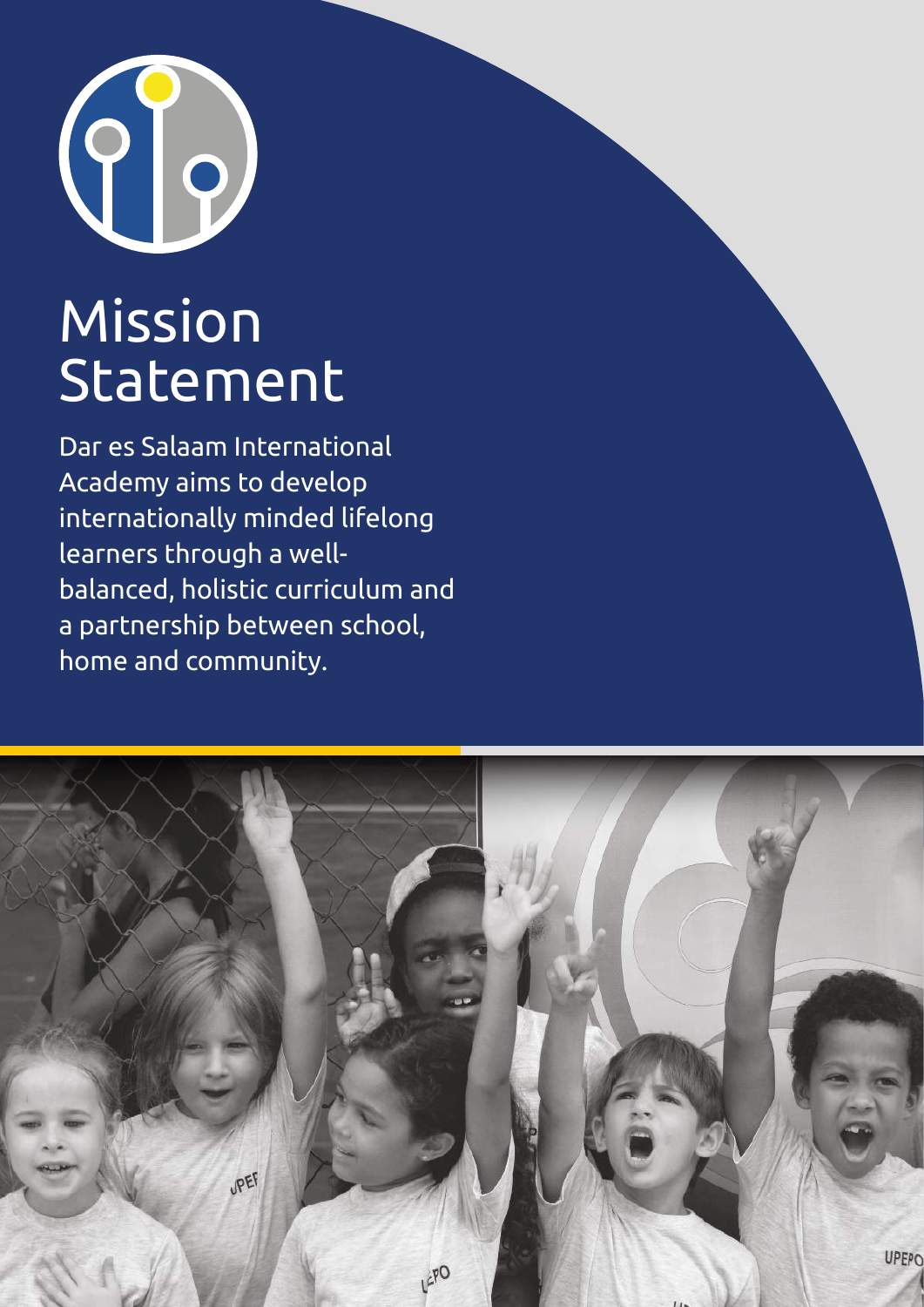#### Please note:

- This application form should be competed after review of the Admissions Package and Admissions Policy All sections of the form must be fully completed
- Terms and Conditions for accepting a place at DIA must be signed

#### 1. General Information

| Date of Application                      |  |
|------------------------------------------|--|
| <b>Application for Grade</b>             |  |
| <b>Expected Date of Enrolment</b>        |  |
| Expected Length of Stay in Dar es Salaam |  |

## 2. Student Information

Student's Name (as it appears on passport)

| <b>First Name</b> | Middle Name                                                                                    | Family Name               |  |
|-------------------|------------------------------------------------------------------------------------------------|---------------------------|--|
|                   | Student's Preferred Name (if different from above)                                             |                           |  |
| <b>First Name</b> | Middle Name                                                                                    | Family Name               |  |
| (M/F)             | Gender _______________________ Date of Birth ___________________________________<br>(dd/mm/yy) | Current Age _____________ |  |
| (City/Country)    |                                                                                                |                           |  |
| Passport Number:  |                                                                                                | Country Issuing Passport: |  |

## 3. Student's Previous Education History

| Name of School | Country | Contact<br>Information<br>(Phone &<br>Email) | Type of<br>Curriculum<br>(American/<br>British/<br>Other) | <b>Starting Date</b><br>(mm/yy) | <b>Leaving Date</b><br>(mm/yy) | Grades<br>Completed | Language of<br>Instruction |
|----------------|---------|----------------------------------------------|-----------------------------------------------------------|---------------------------------|--------------------------------|---------------------|----------------------------|
|                |         |                                              |                                                           |                                 |                                |                     |                            |
|                |         |                                              |                                                           |                                 |                                |                     |                            |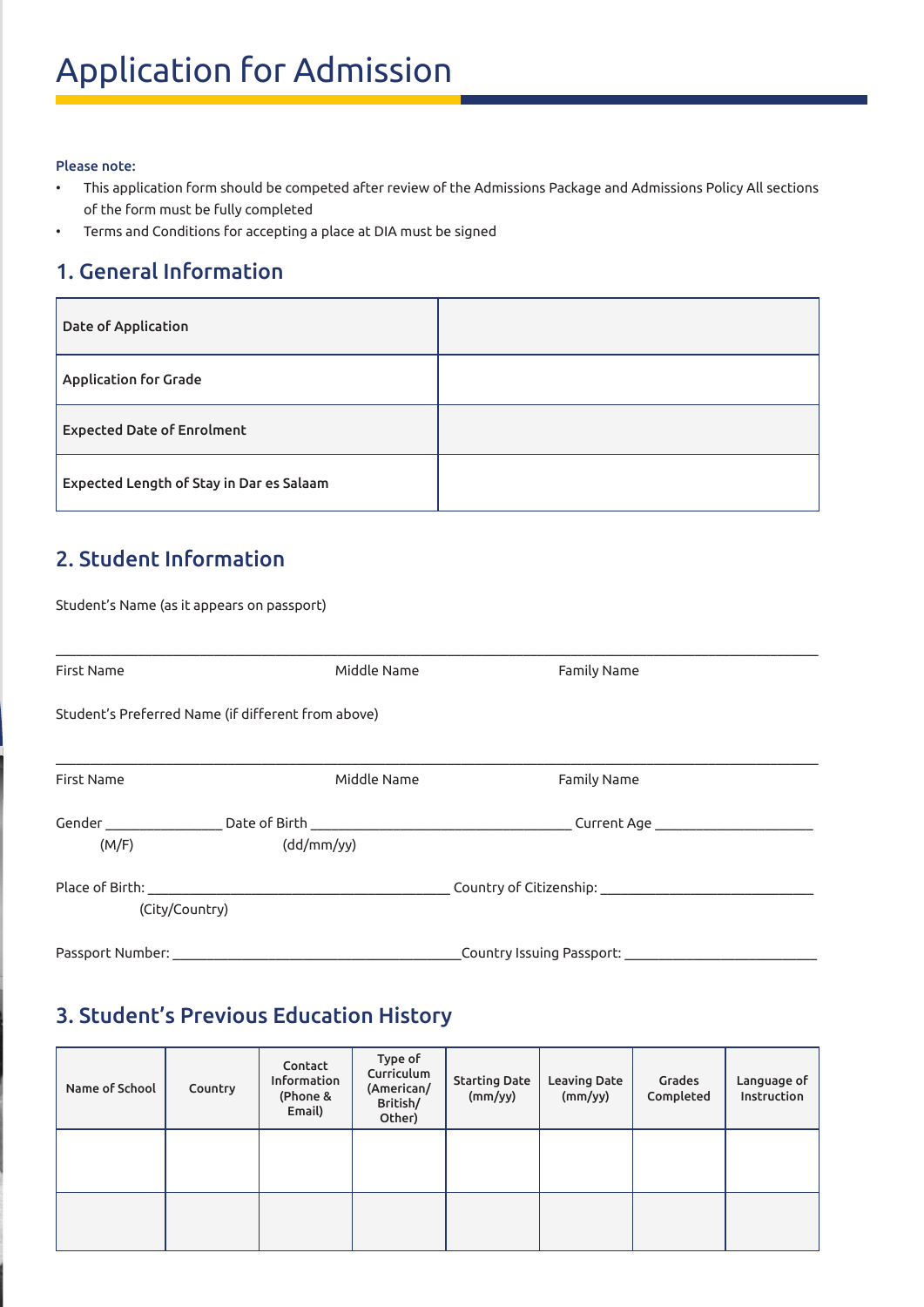## 3.1 Student's Academic History

a. Has your child ever previously submitted an application to DIA? If yes, please explain

|                                                                                                                                                                         | <b>Yes</b> | No        |
|-------------------------------------------------------------------------------------------------------------------------------------------------------------------------|------------|-----------|
| b. Has your child ever received any special assistance in the following areas?<br>Tutoring or after school support in particular subject areas? If yes, please explain: | Yes        | <b>No</b> |
| English as a Second Language support?                                                                                                                                   |            |           |
|                                                                                                                                                                         | Yes        | <b>No</b> |
| A speech or learning disability? (if there is a report, please include)                                                                                                 |            |           |
|                                                                                                                                                                         | Yes:       | <b>No</b> |
| Emotional support in the form of counselling?                                                                                                                           |            |           |
|                                                                                                                                                                         | Yes:       | <b>No</b> |
| Has your child ever repeated a grade level? If yes, which grade and why                                                                                                 |            |           |
|                                                                                                                                                                         | <b>Yes</b> | <b>No</b> |
| Has your child ever skipped a grade level? If yes, which grade                                                                                                          |            |           |
|                                                                                                                                                                         | <b>Yes</b> | No        |
| Has your child ever been suspended from school? If yes, please explain                                                                                                  |            |           |
|                                                                                                                                                                         | <b>Yes</b> | <b>No</b> |
|                                                                                                                                                                         |            |           |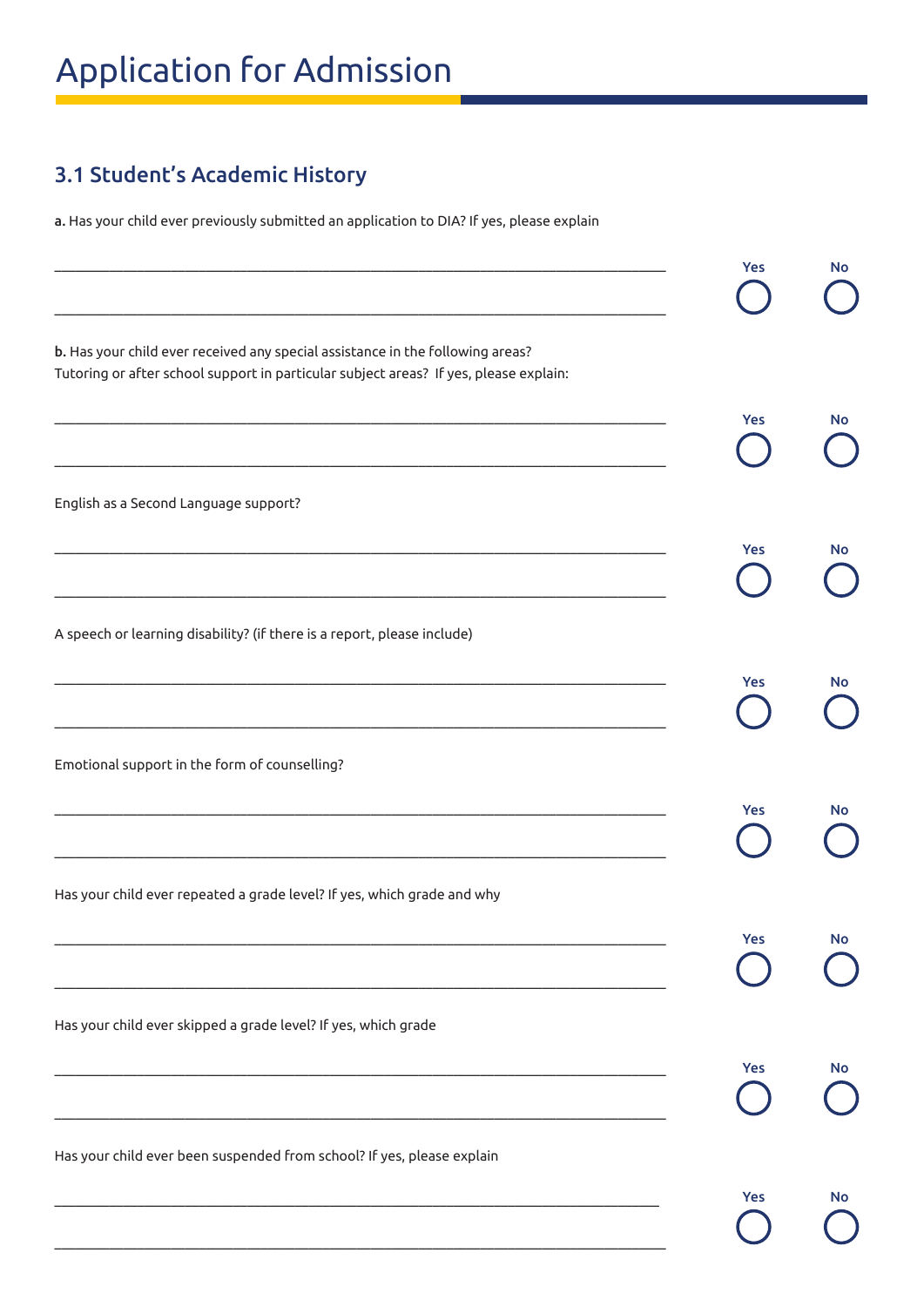Has your child ever been asked to leave a school? If yes, please explain when, where and why

|                                                                                                                                                                              |            |          |                  |              |          | <b>Yes</b> | No        |
|------------------------------------------------------------------------------------------------------------------------------------------------------------------------------|------------|----------|------------------|--------------|----------|------------|-----------|
| Has your child ever received any special accommodations to reach learning objectives? If yes,<br>please explain                                                              |            |          |                  |              |          |            |           |
|                                                                                                                                                                              |            |          |                  |              |          | <b>Yes</b> | No.       |
| Has your child ever been formally assessed by a behavioural or educational psychologist? If yes,<br>please explain                                                           |            |          |                  |              |          |            |           |
|                                                                                                                                                                              |            |          |                  |              |          | <b>Yes</b> | No        |
| Has your child ever been recommended to be formally assessed by a behavioural or educational<br>psychologist? If yes, please explain                                         |            |          |                  |              |          |            |           |
|                                                                                                                                                                              |            |          |                  |              |          | Yes        | No        |
| Do you have a formal diagnostic report if your child has been assessed by a behavioural or<br>educational psychologist? If yes, please include it with this application form |            |          |                  |              |          |            |           |
|                                                                                                                                                                              |            |          |                  |              |          | <b>Yes</b> | <b>No</b> |
| c. How well do you feel your child does in the following ( $1 =$ Never/Poor/Difficult, $5 =$ Regularly/<br>Excellent/Easily)                                                 |            |          |                  |              |          |            |           |
| Completes Homework?                                                                                                                                                          | $\sigma^2$ | $\sigma$ | $\sum_{i=1}^{3}$ | $\bigodot^4$ | $\sigma$ |            |           |

Shows Independence?  $\begin{array}{cccc} 1 & 2 & 3 & 4 & 5 \end{array}$ Concentration Span? 1 2 3 4 5 Makes new friends?  $\begin{array}{ccc} 1 & 2 & 3 & 4 \end{array}$ Adapts to new situations?  $\begin{matrix} 1 & 2 & 3 & 4 & 5 \ 0 & 0 & 0 & 0 \end{matrix}$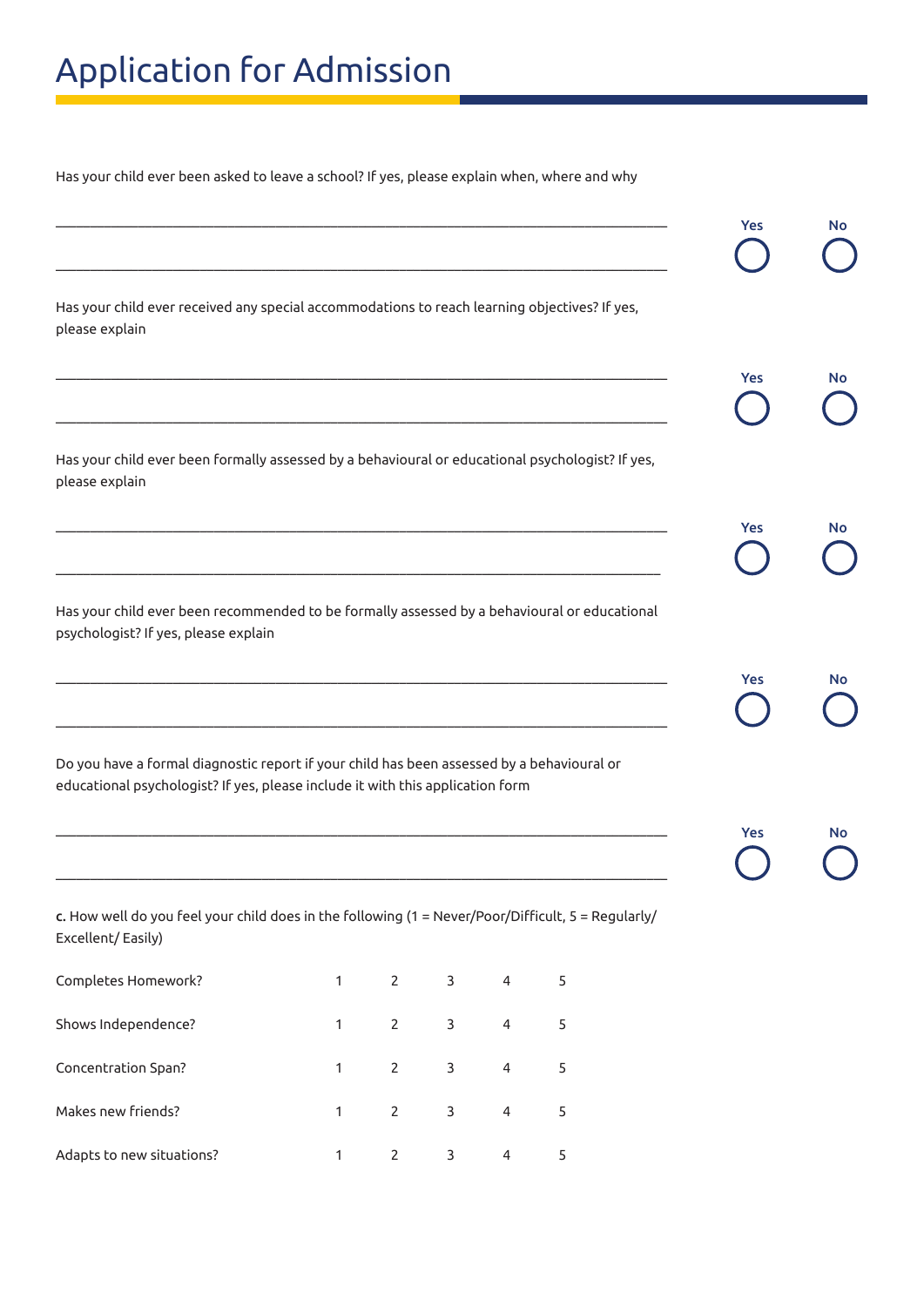d. Is there any further information about your child that will be helpful to DIA?

|                                                                                                 | <b>Yes</b> | No        |
|-------------------------------------------------------------------------------------------------|------------|-----------|
| 4. Student Language Information                                                                 |            |           |
|                                                                                                 | <b>Yes</b> | No        |
| Is your child able to read and write in this language:                                          |            |           |
|                                                                                                 |            |           |
| In which of the above languages can your child read and write in?                               |            |           |
| 4.1 English                                                                                     |            |           |
| Is your child fluent in English? If no, how long has your child been learning English?          | <b>Yes</b> | <b>No</b> |
| When does your child speak English?                                                             |            |           |
| Can your child read and write in English?                                                       | <b>Yes</b> | No        |
| Does your child read books in English?                                                          | <b>Yes</b> | No        |
| How would you rate your child's English ability?<br>$(1 = Basic, 2 = Conversional, 3 = Fluent)$ |            |           |
| $\bigcirc$ <sup>1</sup><br>$\bigcirc^2$ $\bigcirc^3$ $\bigcirc^4$ $\bigcirc^5$                  |            |           |
| <b>4.2 French</b>                                                                               | <b>Yes</b> | <b>No</b> |
| Has your child ever studied French?                                                             |            |           |
|                                                                                                 |            |           |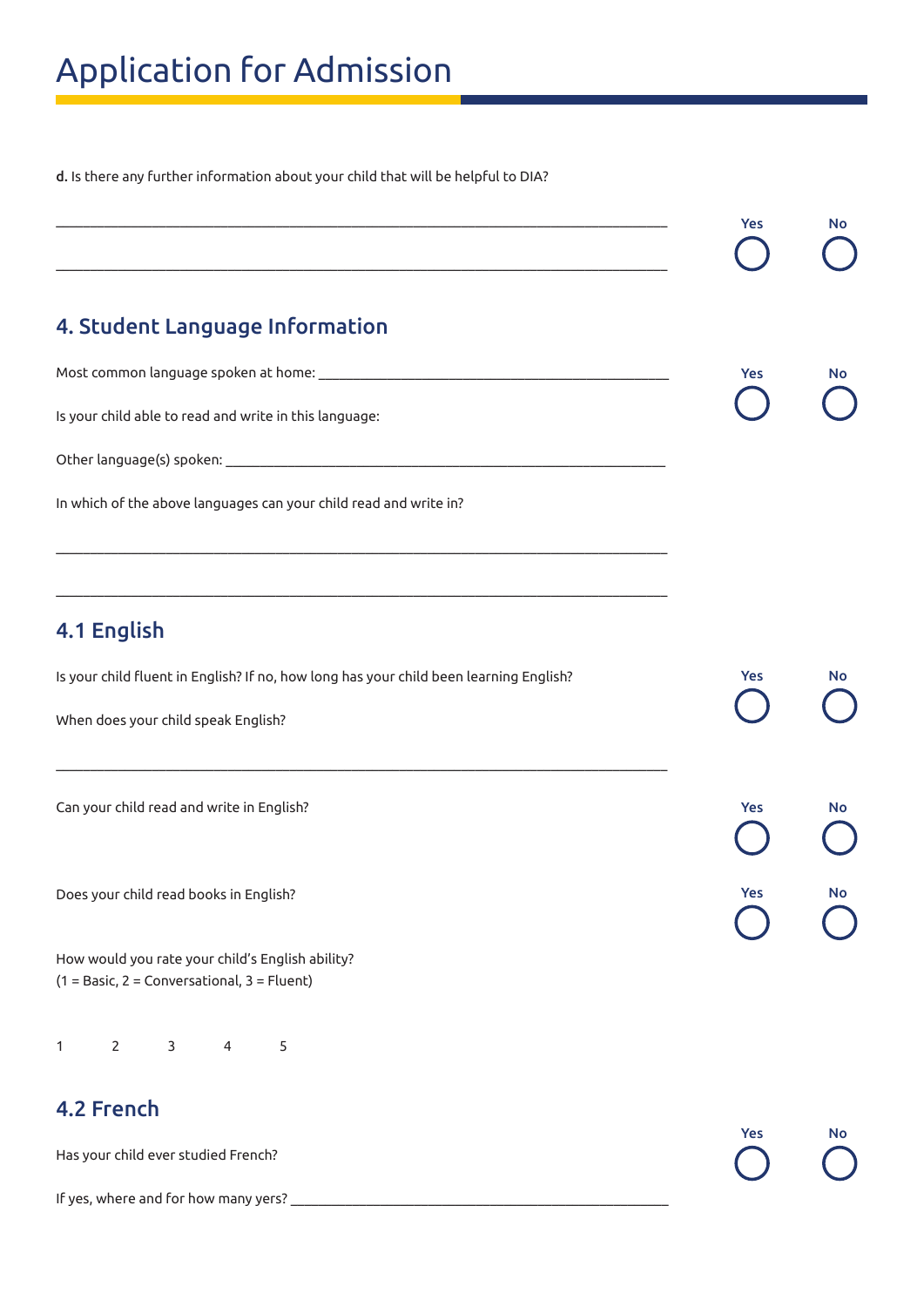How would you rate your child's French ability  $(1 = Basic, 2 = Conversional, 3 = Fluent)$ 



#### 4.3 Kiswahili

Does your child speak Kiswahili?

How would you rate your child's Kiswahili ability?  $(1 = Basic, 2 = Conversional, 3 = Fluent)$ 

## $\begin{array}{ccc} \n\stackrel{1}{\circ} & \stackrel{2}{\circ} & \stackrel{3}{\circ} & \stackrel{4}{\circ} & \stackrel{5}{\circ} \n\end{array}$

### 5. Family Information

Guardian 1 / Parent 1 (G1/P1)

Name:

| <b>First Name</b> | Middle Name                                                                      | Family Name |
|-------------------|----------------------------------------------------------------------------------|-------------|
|                   |                                                                                  |             |
|                   |                                                                                  |             |
|                   |                                                                                  |             |
|                   |                                                                                  |             |
|                   |                                                                                  |             |
|                   | Employer Information (company name/position) ___________________________________ |             |
|                   |                                                                                  |             |

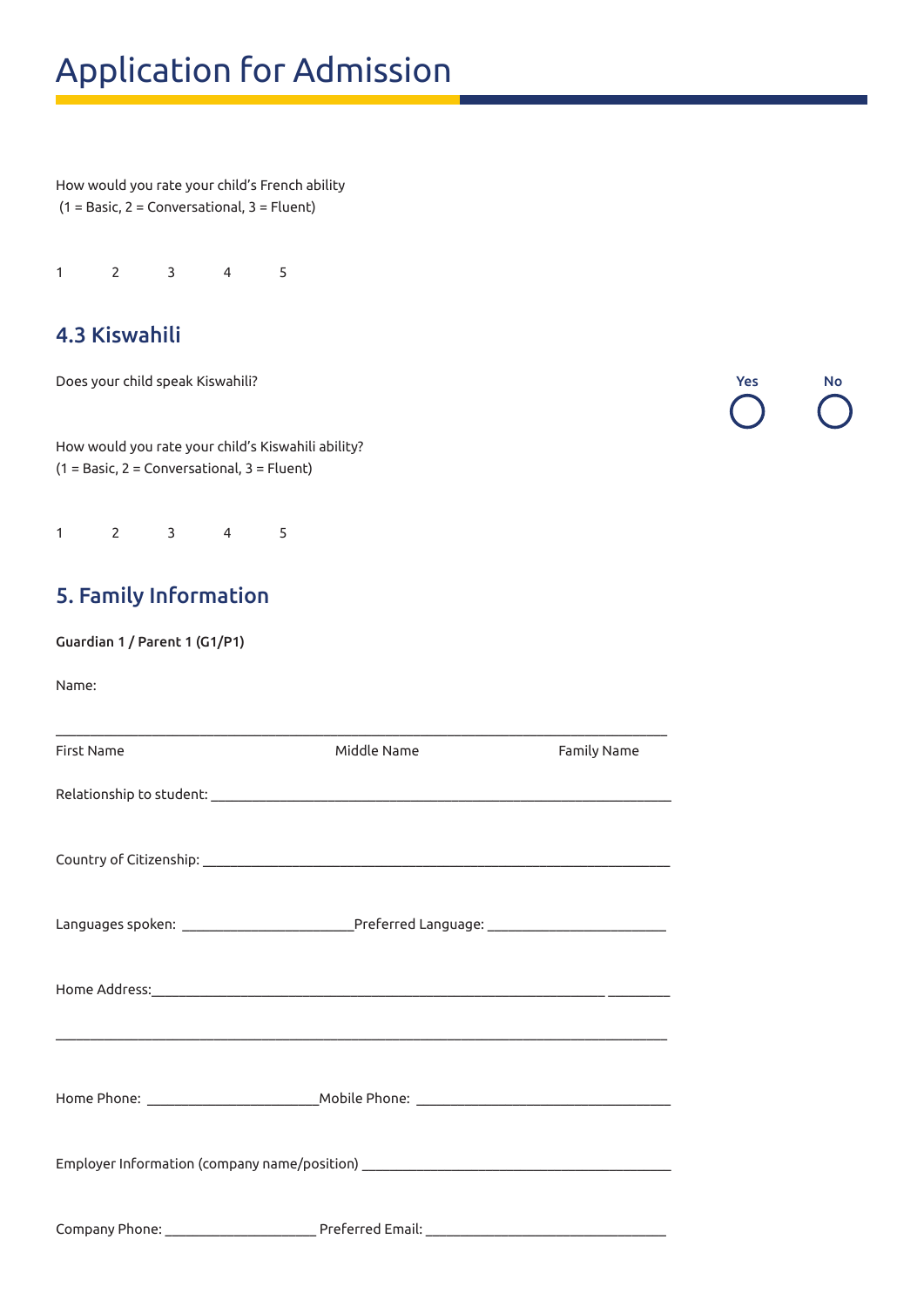#### Guardian 2 / Parent 2 (G2/P2)

| Name:             |                                                                                                                                                              |             |
|-------------------|--------------------------------------------------------------------------------------------------------------------------------------------------------------|-------------|
| <b>First Name</b> | Middle Name                                                                                                                                                  | Family Name |
|                   |                                                                                                                                                              |             |
|                   |                                                                                                                                                              |             |
|                   |                                                                                                                                                              |             |
|                   |                                                                                                                                                              |             |
|                   | ,我们也不能在这里的时候,我们也不能在这里的时候,我们也不能会在这里的时候,我们也不能会在这里的时候,我们也不能会在这里的时候,我们也不能会在这里的时候,我们也不<br><u>,这就是一个人的人,我们就是一个人的人,我们就是一个人的人,我们就是一个人的人,我们就是一个人的人,我们就是一个人的人,我们就是</u> |             |
|                   |                                                                                                                                                              |             |
|                   | Employer Information (company name/position) ___________________________________                                                                             |             |
|                   |                                                                                                                                                              |             |

### Siblings:

| Names | Age | Currently Attending<br><b>DIA</b> | Applying to DIA | School they are<br>studying at if not DIA) |
|-------|-----|-----------------------------------|-----------------|--------------------------------------------|
|       |     |                                   |                 |                                            |
|       |     |                                   |                 |                                            |
|       |     |                                   |                 |                                            |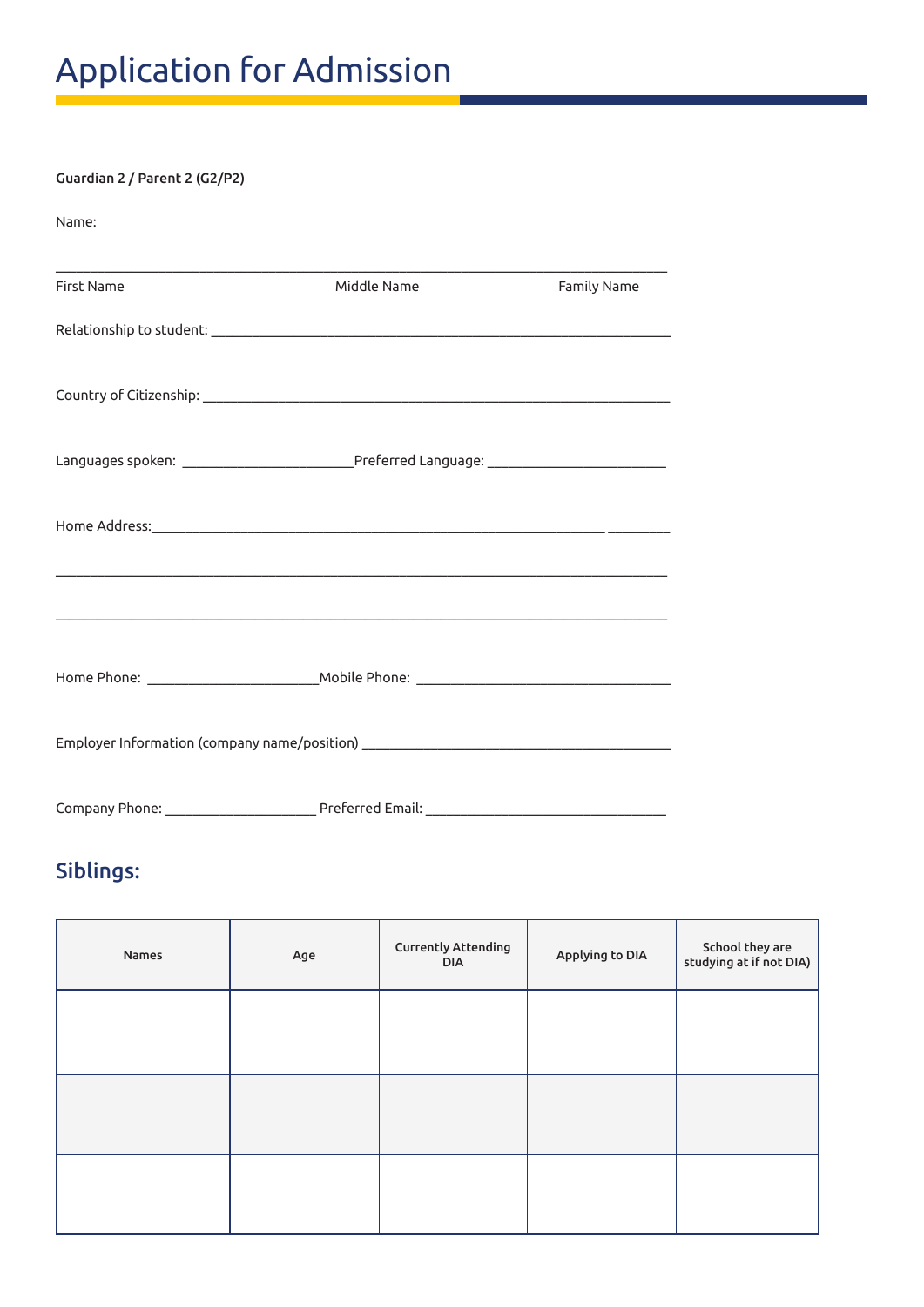Please indicate the type of company by circling the appropriate box:

#### 6. Company Information

| G1/P1             |                                                                   |                    |       |                  |
|-------------------|-------------------------------------------------------------------|--------------------|-------|------------------|
|                   | Business $\bigcap$ Consulting $\bigcap$ Banking/Finance $\bigcap$ | Embassy $\bigcap$  | NGO   | Retail $\bigcap$ |
| Tourism $\bigcap$ | Academic Fields $\bigcap$                                         | Other              |       |                  |
| G2/P2             |                                                                   |                    |       |                  |
|                   |                                                                   |                    |       |                  |
|                   | Business $\bigcap$ Consulting $\bigcap$ Banking/Finance $\bigcap$ | Embassy $\bigcirc$ | NGO() | Retail()         |
| Tourism $\bigcap$ | Academic Fields $\bigcap$                                         | Other              |       |                  |

#### 7. Contact from DIA

Please note that DIA mainly uses email to contact parents/guardians. You must have an active email account as well as access it regularly. You will also be updated on your child's attendance via email. Please ensure your email details are up to date and if they change, that you inform the school.

#### 8. Billing Information

Please state who you would like all billing information addressed to:

G1/P1 G2/P2  $\bigcap$  $\bigcirc$ 

Company (please provide full name and details of company for invoice) \_\_\_\_\_\_\_\_\_\_\_\_\_\_\_\_\_\_\_\_\_\_\_\_

 $\_$  . The contribution of the contribution of the contribution of the contribution of  $\mathcal{L}_1$ 

If partial payment by company, please state which percentage each party pays\_

 $\_$  , and the set of the set of the set of the set of the set of the set of the set of the set of the set of the set of the set of the set of the set of the set of the set of the set of the set of the set of the set of th

#### 9. Emergency Contact Information

Please state your preference as to first point of contact for phone calls

Company  $\bigcirc$ 

| G1/P1          | G2/P2            |
|----------------|------------------|
| Home $\bigcap$ | Mobile $\bigcap$ |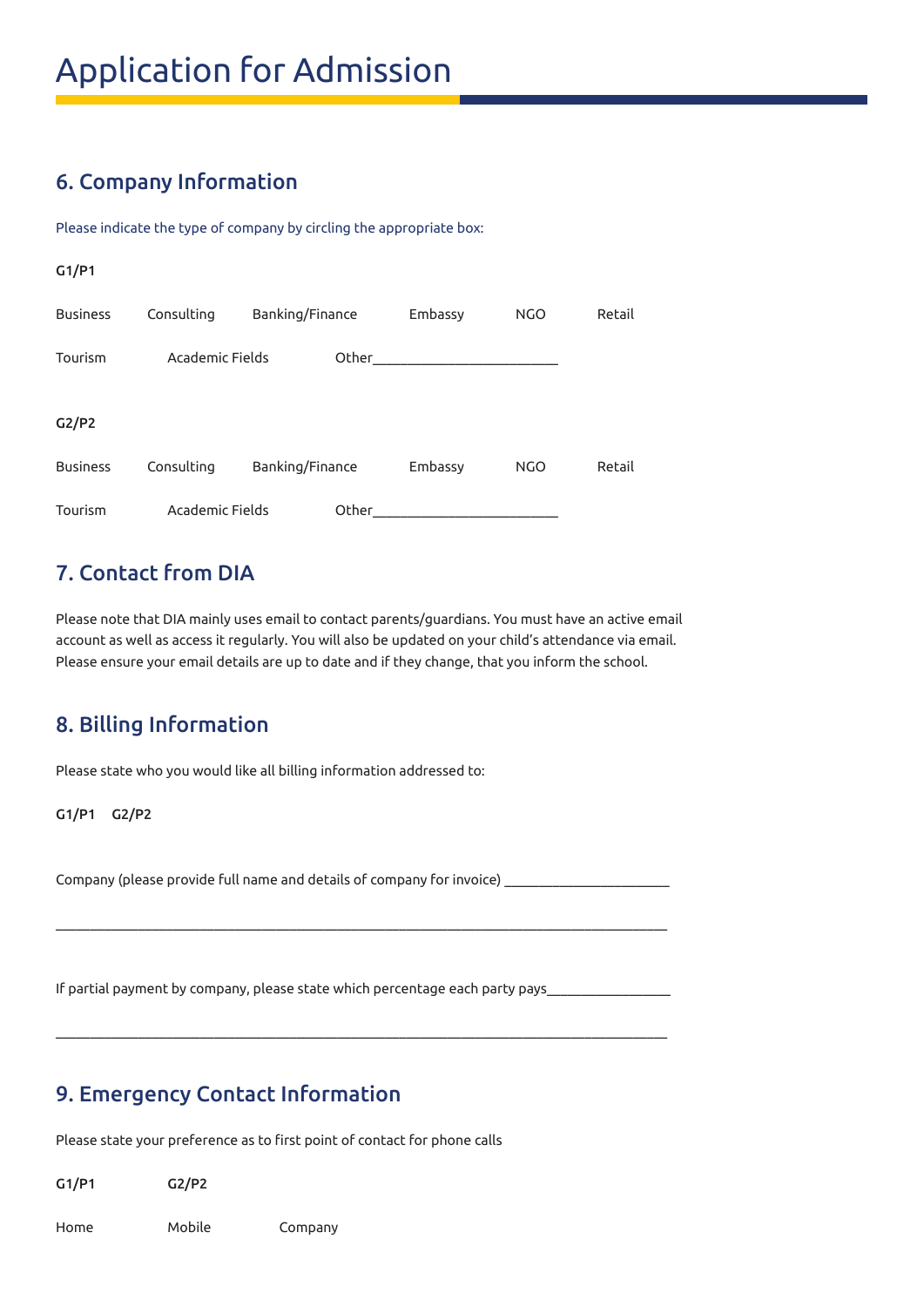In case of an emergency, please provide details for two contacts that may be called if parents/ guardians are unavailable.

| <b>Contact Number 1</b>                 |                     |                                                                                                                                                                                                                               |
|-----------------------------------------|---------------------|-------------------------------------------------------------------------------------------------------------------------------------------------------------------------------------------------------------------------------|
| <b>First Name</b>                       |                     | <b>Family Name</b>                                                                                                                                                                                                            |
|                                         |                     |                                                                                                                                                                                                                               |
|                                         |                     |                                                                                                                                                                                                                               |
| Preferred language: Kiswahili $\bigcap$ |                     | English $\bigcirc$                                                                                                                                                                                                            |
| <b>Contact Number 2</b>                 |                     |                                                                                                                                                                                                                               |
| <b>First Name</b>                       |                     | <b>Family Name</b>                                                                                                                                                                                                            |
|                                         |                     |                                                                                                                                                                                                                               |
|                                         |                     | Phone: with a state of the state of the state of the state of the state of the state of the state of the state of the state of the state of the state of the state of the state of the state of the state of the state of the |
| Preferred language:                     | Kiswahili $\bigcap$ | English $\bigcap$                                                                                                                                                                                                             |

#### 10. Student Health & Emergency Treatment

#### Previous Health History

Has your child ever suffered from any of the following, if yes please provide details of when and where treatment was given

|                                                             | <b>YES</b> | <b>NO</b> | <b>COMMENTS</b> |
|-------------------------------------------------------------|------------|-----------|-----------------|
| Chest problems (e.g. asthma,<br>bronchitis)                 |            |           |                 |
| Orthopaedic Problems (e.g.<br>back pain, hips, knees, feet) |            |           |                 |
| <b>Heart Problems</b>                                       |            |           |                 |
| Epilepsy, seizures                                          |            |           |                 |
| <b>Diabetes</b>                                             |            |           |                 |
| Stomach problems                                            |            |           |                 |
| <b>Headaches/Migraines</b>                                  |            |           |                 |
| <b>Sleeping difficulties</b>                                |            |           |                 |
| Thyroid problems                                            |            |           |                 |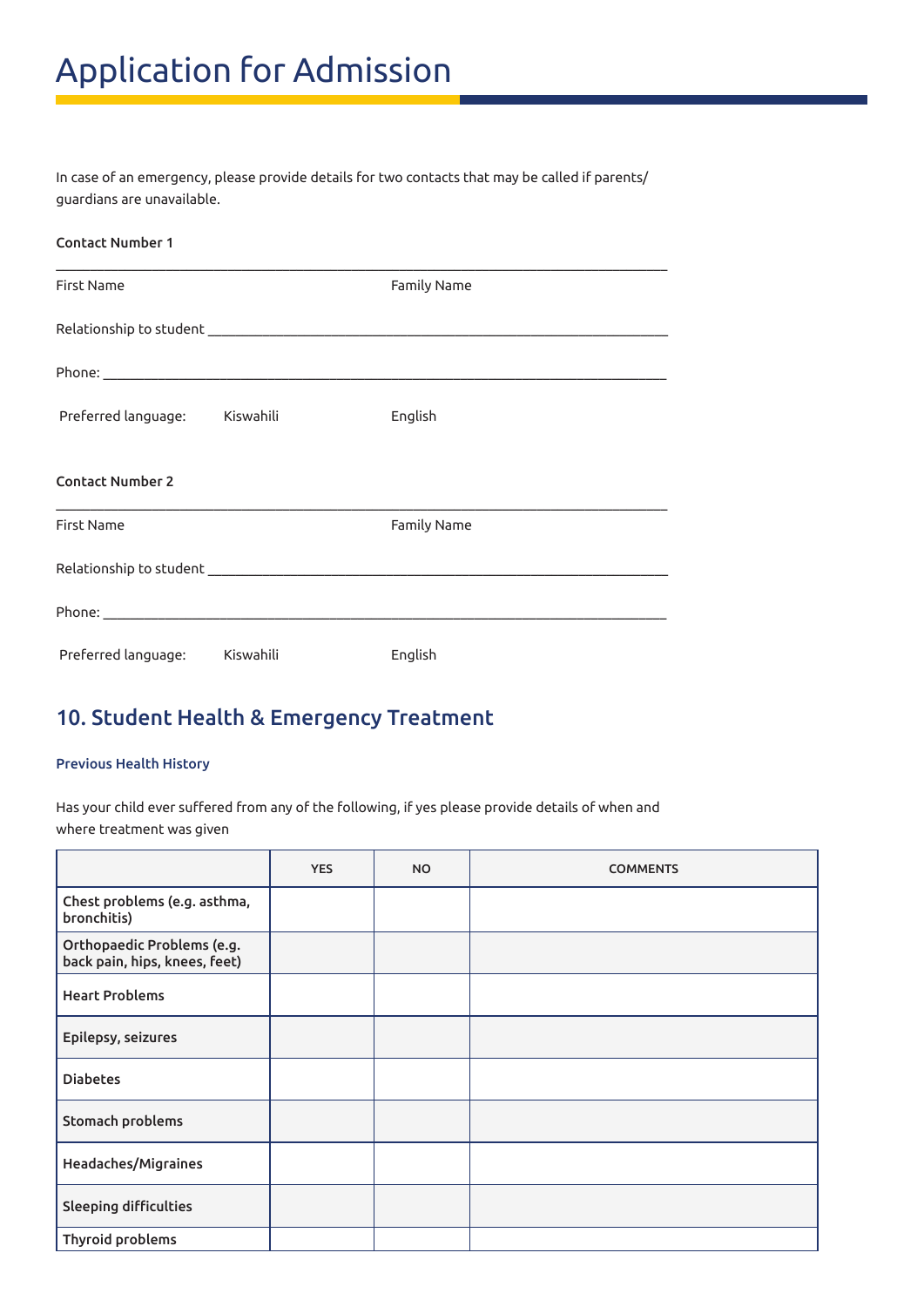Has your child ever suffered from the following diseases?

|                             | <b>YES</b> | <b>NO</b> | <b>COMMENTS</b> |
|-----------------------------|------------|-----------|-----------------|
| Measles                     |            |           |                 |
| <b>Chicken Pox</b>          |            |           |                 |
| TB                          |            |           |                 |
| <b>Typhoid</b>              |            |           |                 |
| <b>Whooping Cough</b>       |            |           |                 |
| Other tropical diseases     |            |           |                 |
| Other communicable diseases |            |           |                 |

### Immunisations

|                        | Date Given |
|------------------------|------------|
| <b>DPT</b>             |            |
| Tetanus                |            |
| <b>BCG</b> (Tine Test) |            |
| Measles                |            |
| Meningitis             |            |
| Polio: 1st dose        |            |
| Polio: 2nd dose        |            |
| Polio: 3rd dose        |            |
| Polio: booster         |            |
| <b>Typhoid</b>         |            |

Does your child have any hearing problems? If yes, please explain

Yes No - 3

Yes No

Does your child wear glasses or contact lenses? If yes, are they required to wear them all the time or for certain activities?

 $\_$  ,  $\_$  ,  $\_$  ,  $\_$  ,  $\_$  ,  $\_$  ,  $\_$  ,  $\_$  ,  $\_$  ,  $\_$  ,  $\_$  ,  $\_$  ,  $\_$  ,  $\_$  ,  $\_$  ,  $\_$  ,  $\_$  ,  $\_$  ,  $\_$  ,  $\_$  ,  $\_$  ,  $\_$  ,  $\_$  ,  $\_$  ,  $\_$  ,  $\_$  ,  $\_$  ,  $\_$  ,  $\_$  ,  $\_$  ,  $\_$  ,  $\_$  ,  $\_$  ,  $\_$  ,  $\_$  ,  $\_$  ,  $\_$  ,

 $\mathcal{L}_\mathcal{L} = \{ \mathcal{L}_\mathcal{L} = \{ \mathcal{L}_\mathcal{L} = \{ \mathcal{L}_\mathcal{L} = \{ \mathcal{L}_\mathcal{L} = \{ \mathcal{L}_\mathcal{L} = \{ \mathcal{L}_\mathcal{L} = \{ \mathcal{L}_\mathcal{L} = \{ \mathcal{L}_\mathcal{L} = \{ \mathcal{L}_\mathcal{L} = \{ \mathcal{L}_\mathcal{L} = \{ \mathcal{L}_\mathcal{L} = \{ \mathcal{L}_\mathcal{L} = \{ \mathcal{L}_\mathcal{L} = \{ \mathcal{L}_\mathcal{$ 

 $\mathcal{L}_\mathcal{L} = \{ \mathcal{L}_\mathcal{L} = \{ \mathcal{L}_\mathcal{L} = \{ \mathcal{L}_\mathcal{L} = \{ \mathcal{L}_\mathcal{L} = \{ \mathcal{L}_\mathcal{L} = \{ \mathcal{L}_\mathcal{L} = \{ \mathcal{L}_\mathcal{L} = \{ \mathcal{L}_\mathcal{L} = \{ \mathcal{L}_\mathcal{L} = \{ \mathcal{L}_\mathcal{L} = \{ \mathcal{L}_\mathcal{L} = \{ \mathcal{L}_\mathcal{L} = \{ \mathcal{L}_\mathcal{L} = \{ \mathcal{L}_\mathcal{$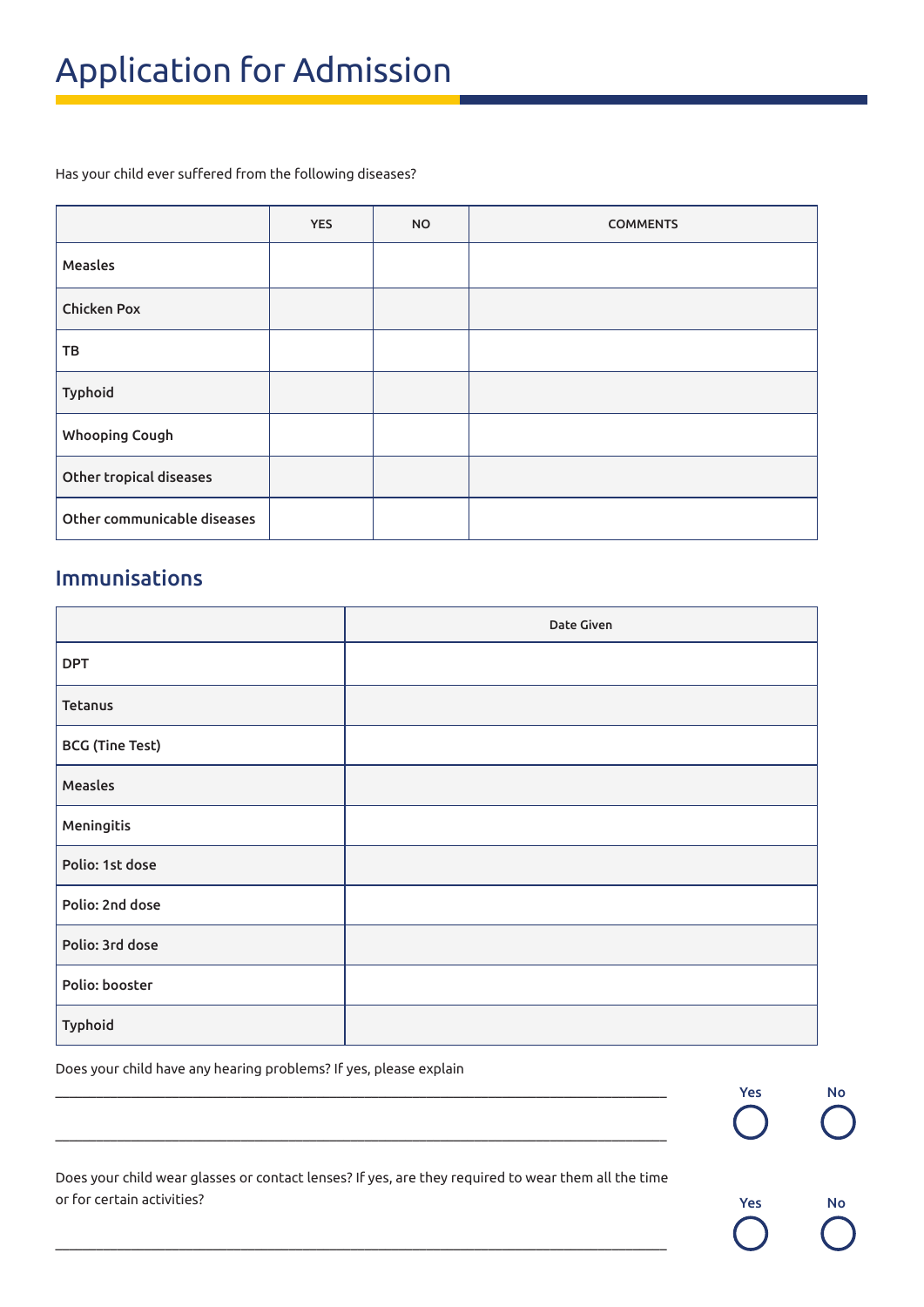Does your child take any regular medication? If yes, please list in table below

| Names of<br>Madication | Reason for<br>Takng | Dose | Taken at<br>Home | Taken during<br>School hours |
|------------------------|---------------------|------|------------------|------------------------------|
|                        |                     |      |                  |                              |
|                        |                     |      |                  |                              |
|                        |                     |      |                  |                              |

Yes No

Yes No

Yes No

Does your child have any allergies?

If yes, please list

Are any of these allergies life threatening?

Do you require the school to keep any medication on hand with the Nurse?

Are there any other health problems that would be helpful for the school to know?

 $\_$  ,  $\_$  ,  $\_$  ,  $\_$  ,  $\_$  ,  $\_$  ,  $\_$  ,  $\_$  ,  $\_$  ,  $\_$  ,  $\_$  ,  $\_$  ,  $\_$  ,  $\_$  ,  $\_$  ,  $\_$  ,  $\_$  ,  $\_$  ,  $\_$  ,  $\_$  ,  $\_$  ,  $\_$  ,  $\_$  ,  $\_$  ,  $\_$  ,  $\_$  ,  $\_$  ,  $\_$  ,  $\_$  ,  $\_$  ,  $\_$  ,  $\_$  ,  $\_$  ,  $\_$  ,  $\_$  ,  $\_$  ,  $\_$  ,

#### Emergency Treatment

If your child is injured, requires immediate medical attention or comes in with a scrape/bruise, please circle whether you consent for this to be attended to by the school nurse or any other trained member of staff if necessary:

 $\_$  ,  $\_$  ,  $\_$  ,  $\_$  ,  $\_$  ,  $\_$  ,  $\_$  ,  $\_$  ,  $\_$  ,  $\_$  ,  $\_$  ,  $\_$  ,  $\_$  ,  $\_$  ,  $\_$  ,  $\_$  ,  $\_$  ,  $\_$  ,  $\_$  ,  $\_$  ,  $\_$  ,  $\_$  ,  $\_$  ,  $\_$  ,  $\_$  ,  $\_$  ,  $\_$  ,  $\_$  ,  $\_$  ,  $\_$  ,  $\_$  ,  $\_$  ,  $\_$  ,  $\_$  ,  $\_$  ,  $\_$  ,  $\_$  ,

 $I$  consent  $\bigcap$   $I$  do not consent  $\bigcap$ 

The only medication administered at school is Panadol and this is only given on rare occasions. Please circle whether you consent or do not consent to your child being given Panadol:

 $I$  consent  $\bigcap$   $I$  do not consent  $\bigcap$ 

In the case of an emergency that requires hospital treatment, DIA will take them to the nearest hospital.

 $I$  consent  $\bigcap$   $I$  do not consent  $\bigcap$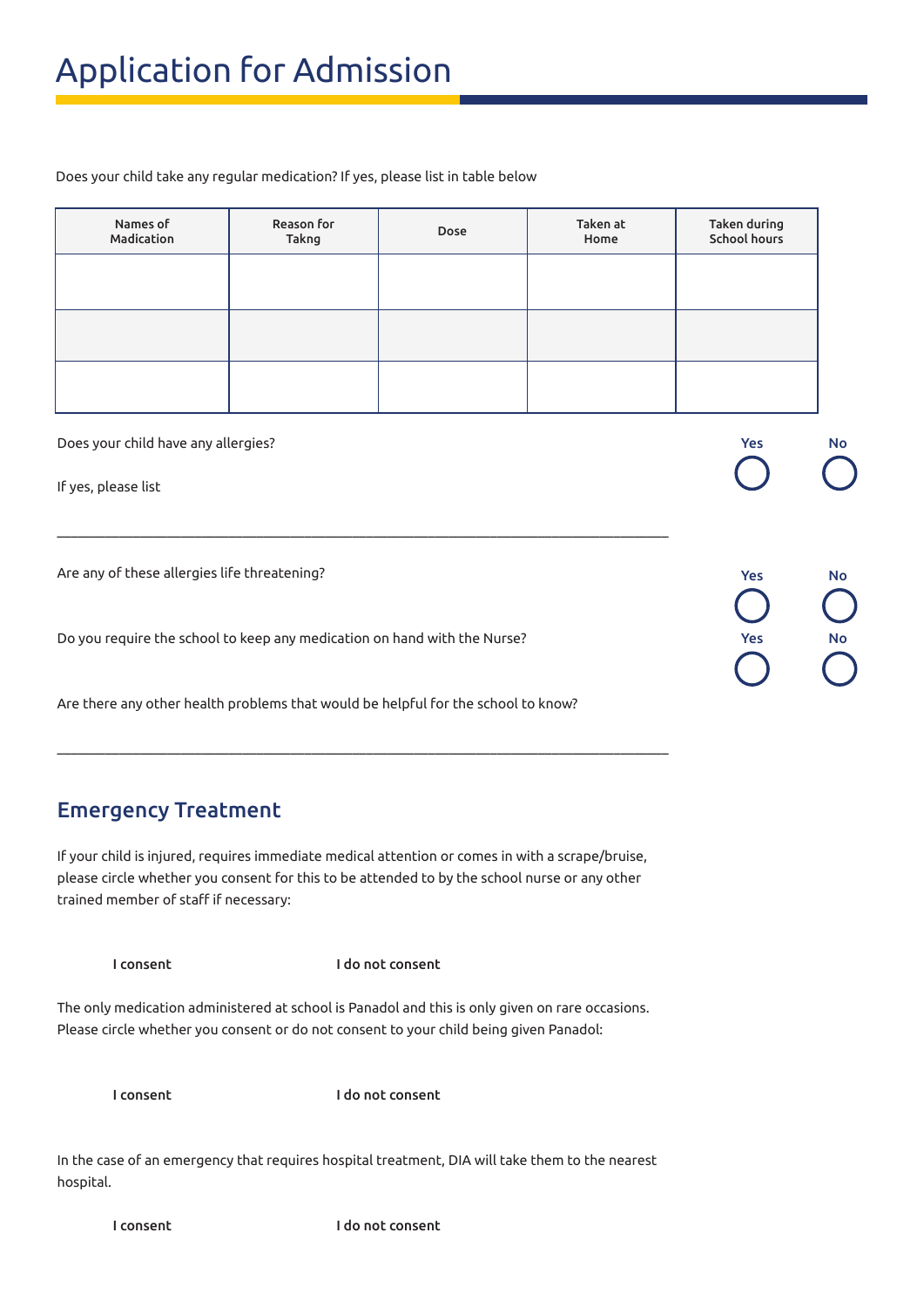#### Please read the following terms and conditions before applying to DIA and signing the application form.

1. I agree that this application form is completed accurately and honestly with all information required.

2. I ensure and agree to mine and my child's commitment to embody the IB Learner Profile.

3. I understand that failure to disclose any relevant information or altering of documents can lead to acceptance of my child in DIA to be withdrawn.

4. I have read the DIA Mission Statement.

5. I agree that my child will abide by all the rules and regulations of DIA including, but not limited to the the following: Uniform Policy, Late/Absence Policy and Behavior Policy.

6. I agree to abide by the rules and regulations of DIA in relation to the following: Security Policy and Car Parking Policy

7. I agree to attend all parent/teacher conferences and any meetings regarding my child.

8. I understand that throughout the year DIA arranges a number of academic field trips, which are an integral part of DIA 's curriculum. I agree to ensure my child's participation.

9. I ensure my child's participation in at least one extra curricular activity per term.

10. I understand my child must participate fully in all subjects offered at DIA.

11. I confirm that I have read and fully understand the fee payment terms, guidelines and refunds enclosed in the DIA package.

12. I understand that any offer of acceptance in DIA is contingent on space being available.

13. I understand that DIA reserves the right to determine the placement of my child in the grade level or subject judged most appropriate for my child's school experience and age.

14. I understand DIA does not provide any insurance for loss of personal possessions. I understand my child is responsible for his/her personal possessions.

15. I understand that all required documentation must be completed and submitted to DIA before acceptance will be given to my child.

16. I understand that not following the above terms and conditions can lead to acceptance of my child in DIA to be withdrawn.

#### **Herewith, I certify with my signature that all statements given in this document to be true:**

Name of Parent/Guardian: \_\_\_\_\_\_\_\_\_\_\_\_\_\_\_\_\_\_\_\_\_\_\_\_\_\_\_\_\_\_\_\_\_\_\_\_\_\_\_\_\_\_\_\_\_\_\_\_\_\_\_\_\_\_\_\_\_\_\_\_\_\_\_\_\_\_\_\_\_\_\_\_\_\_\_\_\_\_\_\_\_\_

Signature: \_\_\_\_\_\_\_\_\_\_\_\_\_\_\_\_\_\_\_\_\_\_\_\_\_\_\_\_\_\_\_\_\_\_\_\_\_\_\_\_\_\_\_\_\_\_\_\_\_\_\_\_\_\_\_\_\_\_\_\_\_\_\_\_\_\_\_\_\_\_\_\_\_\_\_\_\_\_\_\_\_\_\_\_\_\_\_\_\_\_\_\_\_\_\_\_\_

Date: \_\_\_\_\_\_\_\_\_\_\_\_\_\_\_\_\_\_\_\_\_\_\_\_\_\_\_\_\_\_\_\_\_\_\_\_\_\_\_\_\_\_\_\_\_\_\_\_\_\_\_\_(dd/mm/yy)